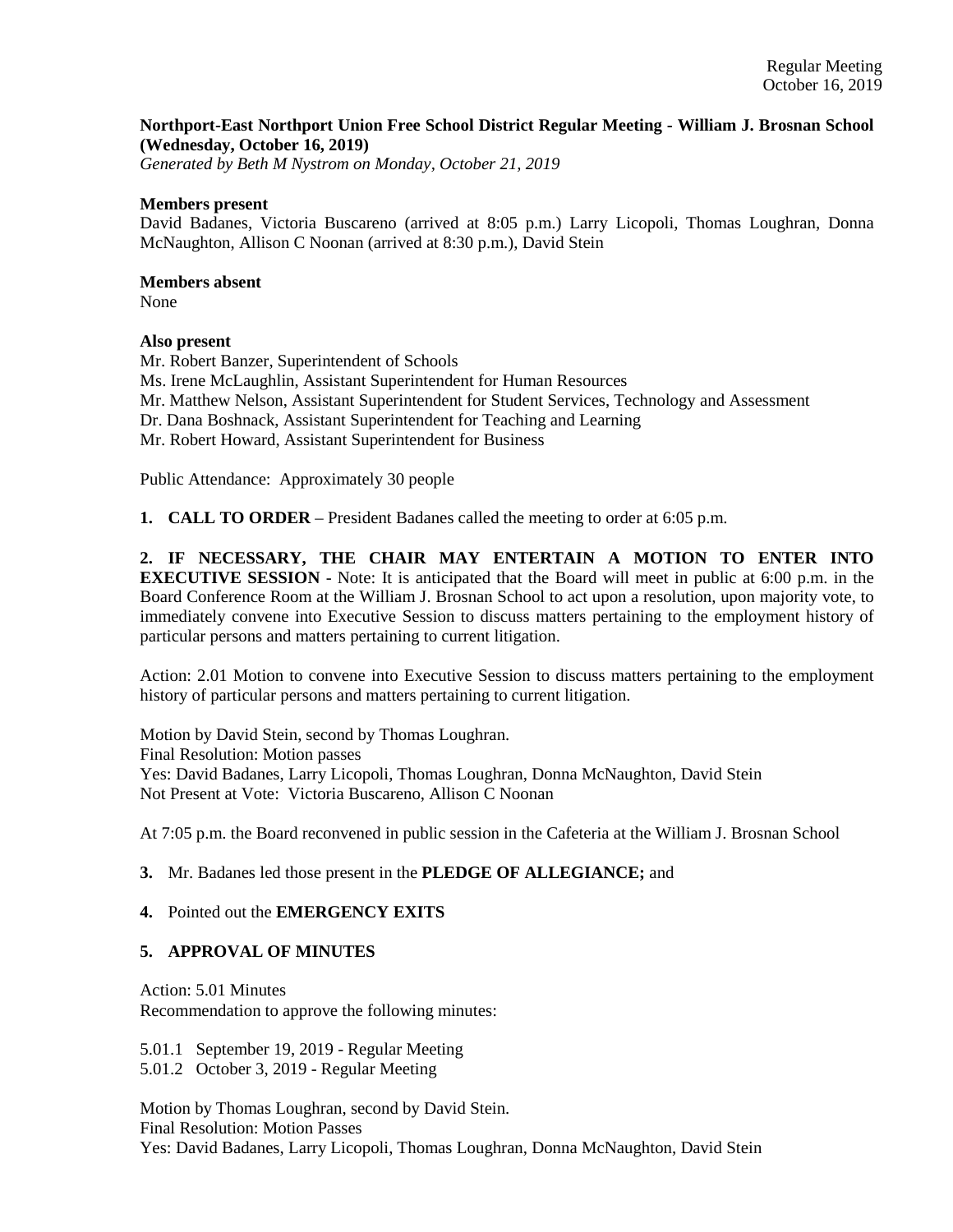Not Present at Vote: Victoria Buscareno, Allison C Noonan

## **6. STUDENT AND STAFF RECOGNITION/ANNOUNCEMENTS FROM THE SUPERINTENDENT OF SCHOOLS**

Mr. Banzer stated that he will be giving an update regarding Northport Middle School and that over the past few weeks inquiries were made to him and he met with parents regarding Northport Middle School. Mr. Banzer stated that some changes were made to the website to make it more reader friendly to put some things in context. A request to the Board will be addressed later in the meeting.

Mr. Banzer stated that the Board was asked by certain members of the community on whether or not the Board should make revisions to the policy regarding home schooled students, and whether they can participate in extracurricular activities if they are not immunized. The request were referred to the school's attorneys. The opinion of the attorneys was that it is not up to the board to make the determination to allow students to participate in extracurricular activities. It is now a requirement that students who are admitted into school, not only normal school day but also extracurricular activities that they must be immunized. Based on the information provided by the attorneys there is no need to change the Board policy.

President Badanes stated that the law was passed a couple of months ago and the bottom line is that is the law and the District has to abide by it.

Presentations: 6.01 School Board Recognition Week

Governor Cuomo declared the week of October 21 – October 25, 2019 as School Board Recognition Week to recognize school board members for their commitment to the children of the State of New York, and to increase awareness of and appreciation for the hard work and commitment school board members have in their efforts to ensure all students succeed. The seven members of the Board received commendations from the New York State School Boards Association and Western Suffolk BOCES.

Presentation: Academy of Finance

Ms. Denise Keenan, Northport High School Assistant Principal, introduced John Kippley and Ayla Lerner Academy of Finance Interns who talked about the internships they participated in throughout the summer.

John stated that he interned with a wealth management company three days a week throughout the summer. 75% was learning about the ins and outs of the stock market. He did daily research, looked at client portfolios, Federal Reserve rates to understand the market better.

Ayla stated that she interned at the law office of Julia Binger who is an immigration attorney. She said she worked about 20 hours per week and needed to be proficient in Spanish. She translated documents to be used in court and traveled into New York City a few times to the immigration court. Ayla stated that it was a valuable experience.

The Board thanked John and Ayla for sharing their experiences with the Academy of Finance internship program.

Presentation: Northport Middle School

Superintendent Banzer read a letter from Principal Hoss regarding G wing and K wing at Northport Middle School and the odors from the new roof mounted heating systems. Mr. Banzer stated that Tools for Schools protocol was followed for this incident.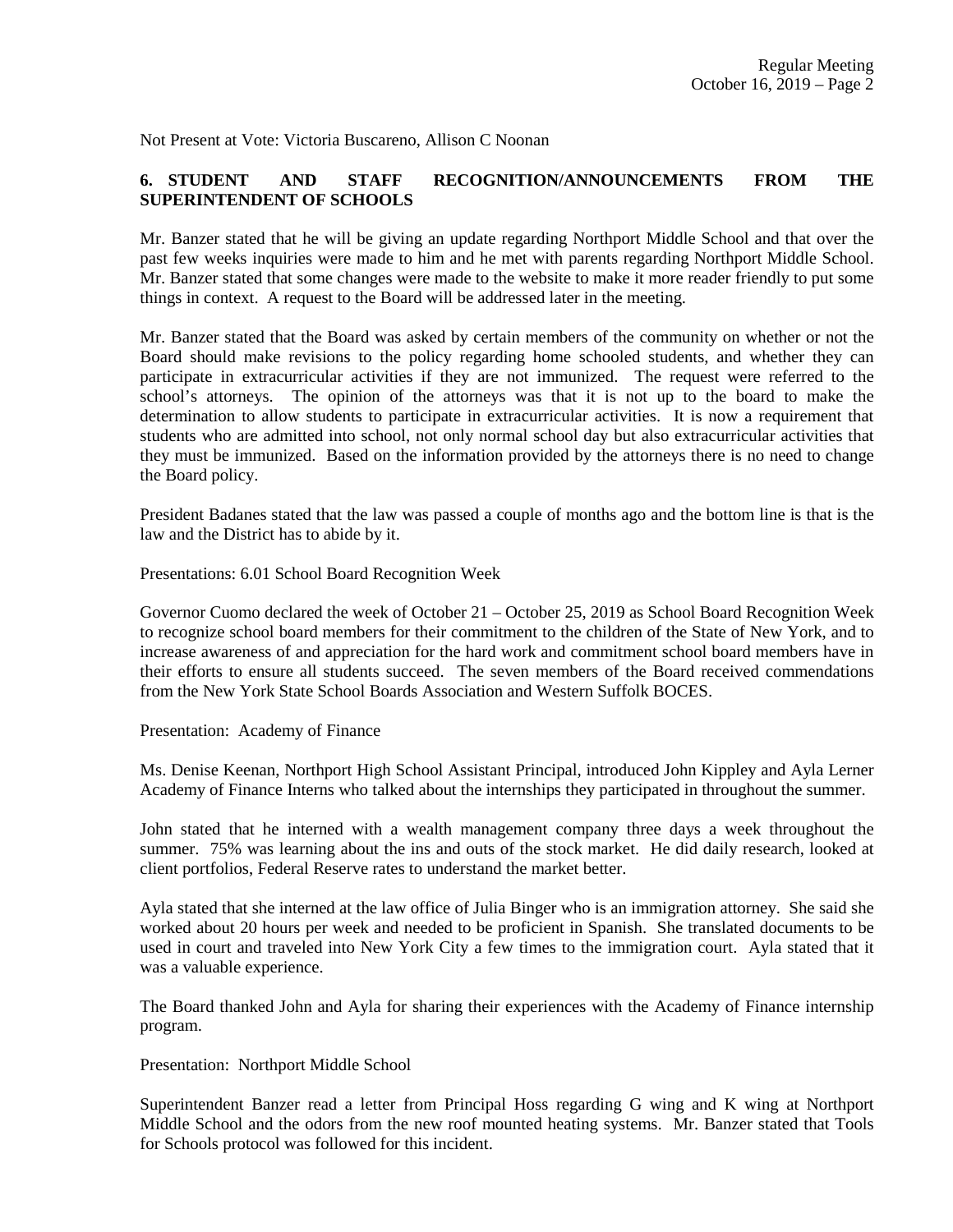Superintendent Banzer presented on Northport Middle School and the information that is available on the District's website. The website information was reorganized to be more reader friendly.

In a September 28, 2017 letter for Dr. Laura Zajac, Pediatric Environmental Health Special Units, she stated that "the VOC air test results from April 27, 2017 (when the school was occupied) did not exceed health-based standards, and no medical testing for VOCs is recommended."

In a letter to the community dated August 22, 2017, Mr. Banzer stated that "the decision to keep the Kwing closed for the upcoming school year. Students and staff who were scheduled to be in those rooms for the 2017-28 will be relocated to other areas of the building. This will allow us ample time to review scheduled plans for renovations set to take place in those rooms through the bond that was approved last February."

In September, 2018 K-Wing was reopened after renovation and testing. VOC Sampling Report dated August 31, 2018 from JC Broderick stated "the sampling performed did not identify any hazardous concentrations of VOC parameters in any of the sampled locations when compared with the above referenced health-based values." A September 4, 2018 email from the NYS Department of Health, Bureau of Toxic Substance Assessment stated "based on the air concentrations and information presented in the report\*, the levels of volatile organize compounds detected at the time of sampling are well below any levels that have been associated with adverse health effects. The NYSDOH therefore concurs with the conclusion in the report that staff and students occupy the K-wing of the school."

Carbon Monoxide Testing performed by JC Broderick Grab Sampling Results dated November 8, 2017 stated "no detectable concentrations of Carbon Monoxide were recorded in any location within the school building."

In a report dated December 14, 2017, Carbon Monoxide Testing was performed by JC throughout the school from November  $30<sup>th</sup>$  through December  $13<sup>th</sup>$ . During this time, air samples were taken every five minutes at each testing location during the regular school days and overnight. In total, testing occurred for 406 hours and approximately 4,872 data points were collected. Every sample gathered during this time indicated that "no detectable concentrations of Carbon Monoxide were recorded in any of the student occupied locations monitored."

In a letter to the community dated December 29, 2017 regarding Carbon Monoxide Testing and the Relocations of Buses, Mr. Banzer stated "While the data indicates that there are no detectable concentrations of CO anywhere else in the building, I have made the decision to relocate the district's buses during the school day to the southeast end of the parking lot at Northport Middle School and fueling will only take place before and after school unless it is an absolute necessity. This provides for a greater buffer between the buses and the school, and I hope it will alleviate some parental concerns."

A November 8, 2018 letter from the NYS United Teachers Assistant for Health, Safety & Healthcare stated "I think the district did the right thing in its change of bus departures/bus checks and re-fueling."

The Findings and Recommendations from the Pediatric Environmental Health Specialty Units at Mt. Sinai stated "the most important step moving forward is to optimize air quality in all school buildings districtwide to promote health and well-being of students and teachers. This can be done by identifying and reducing sources of indoor pollutants (including VOCs) and improving the building ventilations systems, using a program such as EPA Tools for Schools."

In a December 19, 2017 letter to the community, Mr. Banzer stated "We have completed Phase III of our "Tools for Schools" training for principals, head custodians, nurses and teacher representative. Also, at the November 29<sup>th</sup> Board Meeting, the Board of Education adopted an "Indoor Air Quality Program" policy that states that the district will implement an indoor air quality program consistent with the EPA's 'Tools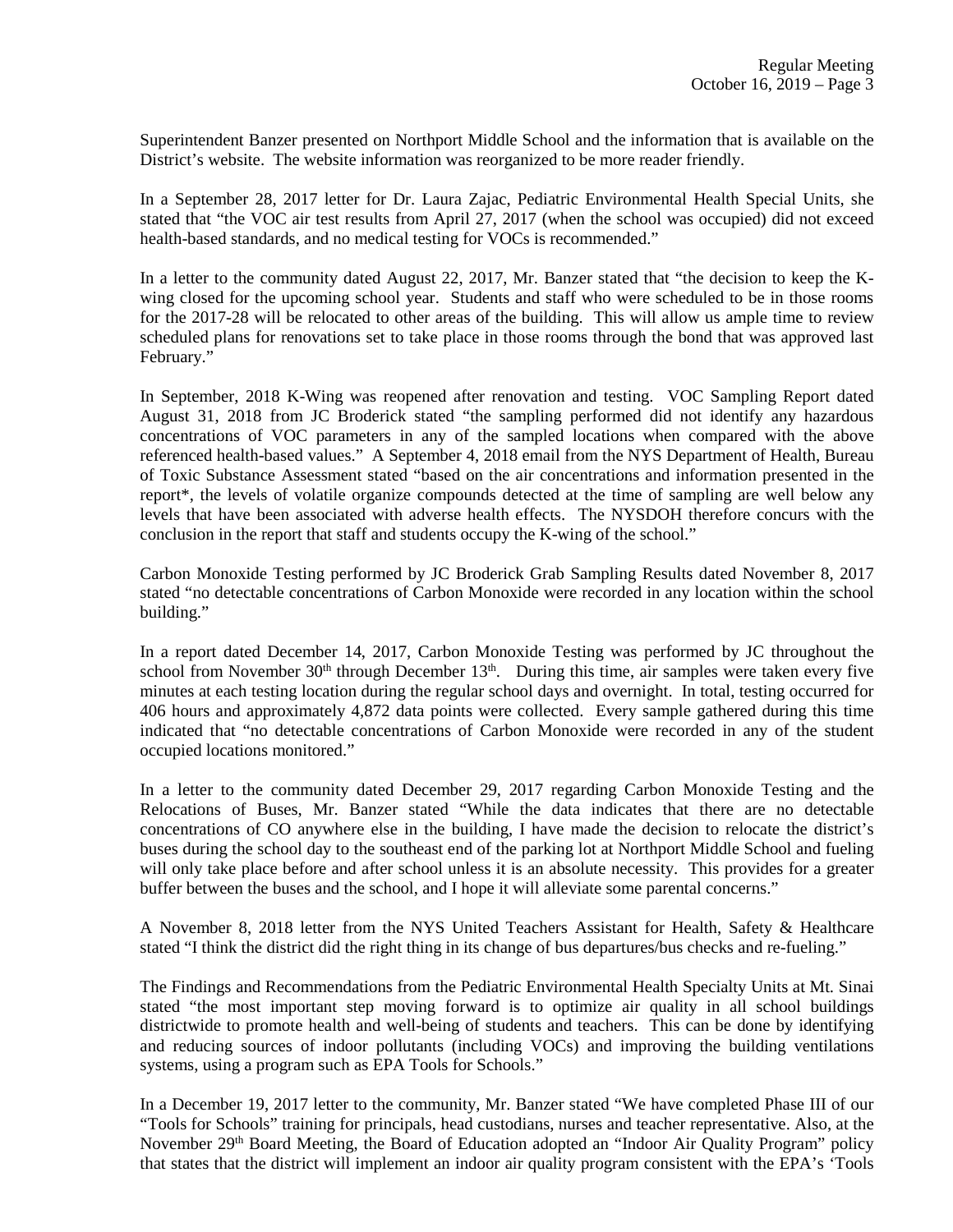for Schools' program. It also incorporates existing policies such as the vehicle idling policy and pest management policy as well as others related to air quality. Lastly, it requires that the district educate students and staff about the indoor air quality program."

In March, 2017 a baseline indoor air quality audit was performed for every building. The district contracted with JC Broderick & Associates to perform U.S. EPA's I-Beam: Indoor Air Quality Building Education and Assessment Model based on visual inspections and "grab sampling". The visual inspection may be aided by testing equipment such as thermal cameras, moisture meter, light meters, etc. Grab sampling will include at a minimum: Total VOC's, Carbon Monoxide (CO), Carbon Dioxide (CO2), Temperature, Relative Humidity and Airborne Particulates.

The JC Broderick Report and presentation on the EPA I-Beam Assessment of all 10 buildings can be found in a March 19, 2018 letter to the community which is available on the district's website. The report stated "After an extensive review, the data confirms what J.C. Broderick reported at the district's February 8<sup>th</sup> Board of Education meeting: that no "high priority" conditions existed in any of the ten buildings. Also, based on the data collected in every building, none of the priority areas included concerns about mold growth, volatile organic compounds (VOC's) or carbon monoxide (CO)."

An August 17, 2018 letter on soil sampling from the NYS Department of Health, Bureau of Toxic Substance Assessments stated "In conclusion, it appears that the potential exposure to chlordane at the Northport Middle School was previously evaluated through soil, indoor air, and indoor dust sampling. These samples revealed that the indoor environment was not being adversely impacted by the chlordane that was detected in soil near the building foundation. Though staff and students may be exposed to soil outdoors, it is unlikely that they would be routinely exposed to soil where chlordane was applied, as these areas are largely grass covered and close to the building perimeter. Given that there were no detections of chlordane in the previous rounds of indoor air sampling, additional soil sampling as suggested in the Enviroscience letter (12/18/200), would not be of value in assessing indoor exposure potential."

A letter from the NYS United Teachers Assistant for Health, Safety & Healthcare dated November 8, 2018 stated "I'm not recommending any further soil sampling or air sampling at this point. This division of DOH is one I would have recommended get involved and it looks like they did a reasonable assessment of the test results."

Mr. Banzer concluded his presentation and stated that the Board will discuss consideration of the next steps.

**7. COMMUNICATIONS** - Please Note: This is the opportunity for persons who had written letters to the Board to speak to the Board regarding the issues raised in their communications. Speakers are asked to keep their comments brief, and to speak no longer than 5 minutes.

There were no communications requiring Board action.

**8. PUBLIC COMMENT/PARTICIPATION** - Please Note: Community members are invited to share their questions, comments, or concerns with the School Board. When speaking, citizens should state their name and address for the record and limit their presentation to 5 minutes. Where possible, the Board will answer factual questions immediately. A written response may be provided when information is not available. If a response would involve discussion of Board Policy or decisions which might be of interest to citizens not present at the meeting, the Board may place the item on a future meeting agenda.

Name Comment

Grace Centamore Stated that she wouldn't be where she is without her involvement in the after Student school activities including theater, and that losing clubs is losing a part of what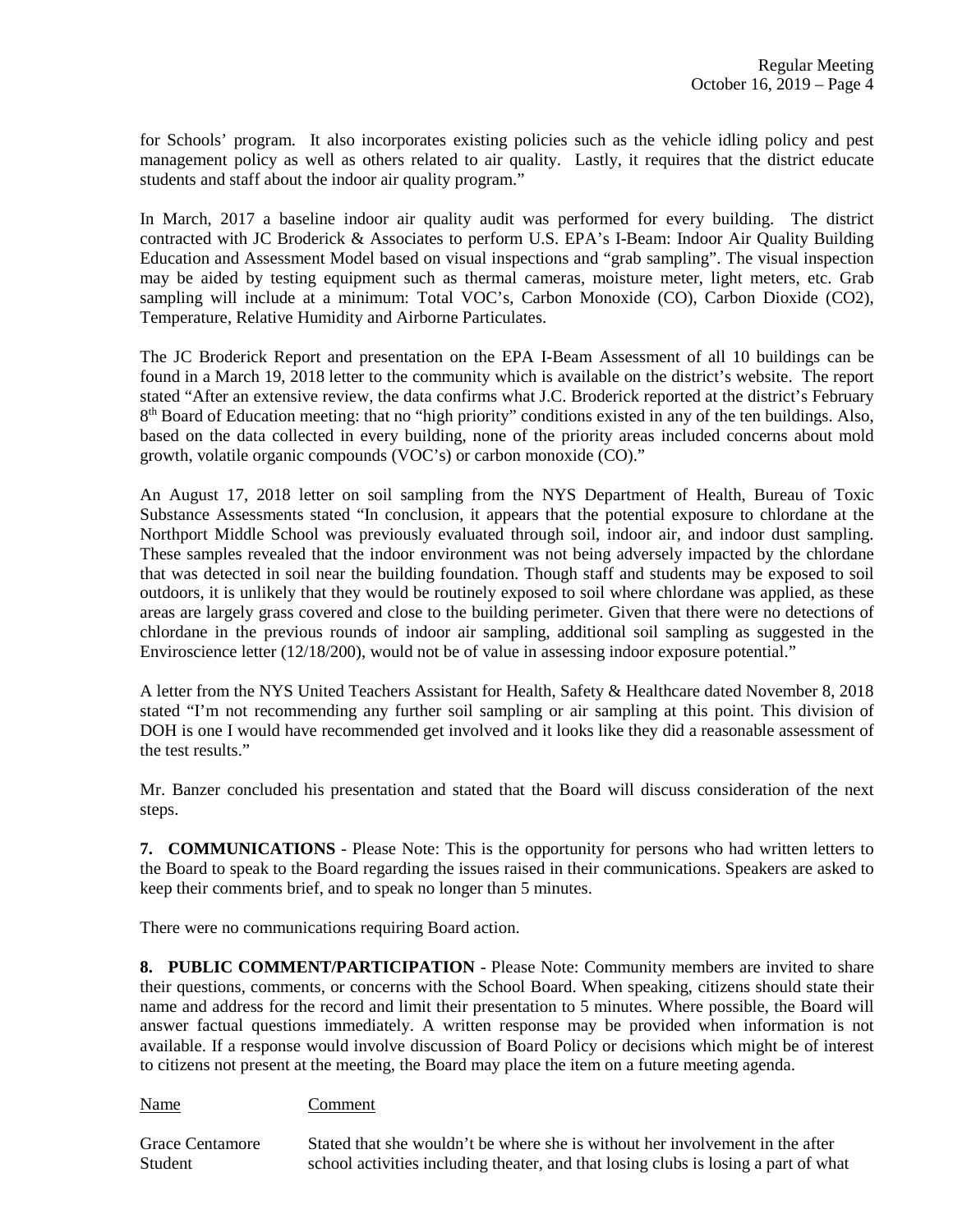|                                | she wants to be. She asked the Board to get another opinion regarding allowing<br>unvaccinated home schooled students to participate in after school activities.                                                                                                                                                                                                                                                                                                                                                                                                |
|--------------------------------|-----------------------------------------------------------------------------------------------------------------------------------------------------------------------------------------------------------------------------------------------------------------------------------------------------------------------------------------------------------------------------------------------------------------------------------------------------------------------------------------------------------------------------------------------------------------|
| Lauren Handler<br>Parent       | Read a scathing letter to the Board about the health conditions of students and<br>former employees of Northport Middle School and the inaction of the Board and<br>administration. Ms. Handler stated that students are getting sick, being exposed to<br>heavy metals, being exposed to mold, and the floor where chemicals were spilled<br>should be tested. Ms. Handler stated it is time to protect the students.                                                                                                                                          |
| Nicole Raganella<br>Parent     | Stated that she has asked multiple times about the District installing the door ajar<br>system and has not gotten a response. Ms. Raganella stated that she works hard to<br>make sure we have better security, and asked where is the collaborative<br>partnership with the community.                                                                                                                                                                                                                                                                         |
| Denise Schwartz<br>Parent      | Stated there are new developments at Northport Middle School with students and<br>staff getting sick and that the website has a misleading entry speaking about soil<br>testing in 2018. Ms. Schwartz sated that the presentation with Dr. Zajac was<br>scripted benefitting the district. There is an issue with chronic long term<br>exposure.                                                                                                                                                                                                                |
| Jeanine Herman<br>Parent       | Thanked the Board for the STEM fair this weekend at the high school and stated<br>that it was wonderful. Ms. Herman asked what the ongoing process is for air<br>testing and requested that the information be given to all parents in the district.<br>Ms. Herman stated that during an August board meeting alternative outdoor<br>options for children if the playground is not deemed appropriate were discussed.<br>Ms. Herman asked where the district is in the assessment of school grounds and<br>has this been communicated to buildings and grounds. |
| <b>Bethany Watts</b><br>Parent | Stated that the MSDS sheets were never on the district's website and on the list of<br>17 things the first thing was ant and roach killer. Ms. Watts stated that this was<br>banned many years ago and why did the District still have it. Ms. Watts stated<br>that the Board and administration needs to do something about Northport Middle<br>School immediately.                                                                                                                                                                                            |
| Joseph Centamore<br>Parent     | Stated that he appreciates the time the board members put in. There is an<br>important differentiation between their interpretation or actually citing the law<br>with the recent changes. If the attorneys are interpreting there is room for the<br>Board of Education to make a decision. There are a high number of students and<br>families impacted and extracurricular activities are important to students.                                                                                                                                             |
| Sara Abbass<br>Parent          | Stated that she now has a middle schooler and her biggest concern is mold. Ms.<br>Abbass stated that she very much respects the Board and Mr. Banzer for what<br>they have done and she does think they have remedied the other things that have<br>been going on. Ms. Abbass stated that if the soil sample isn't taken that there is a<br>fear if a soil sample is taken of what it might show.                                                                                                                                                               |
| <b>Eleanor Noonan</b>          | Stated that she was told by some students that the security guards at the high<br>school strip searched students in the upper K wing bathroom.                                                                                                                                                                                                                                                                                                                                                                                                                  |
|                                | Mr. Banzer stated that the security guards do not physical search any students.                                                                                                                                                                                                                                                                                                                                                                                                                                                                                 |

| Tammie Topel | Asked if the administration will do more research on what Ms. Noonan stated.  |
|--------------|-------------------------------------------------------------------------------|
| Parent       | Ms. Topel implored the Board to have an in depth conversation about Northport |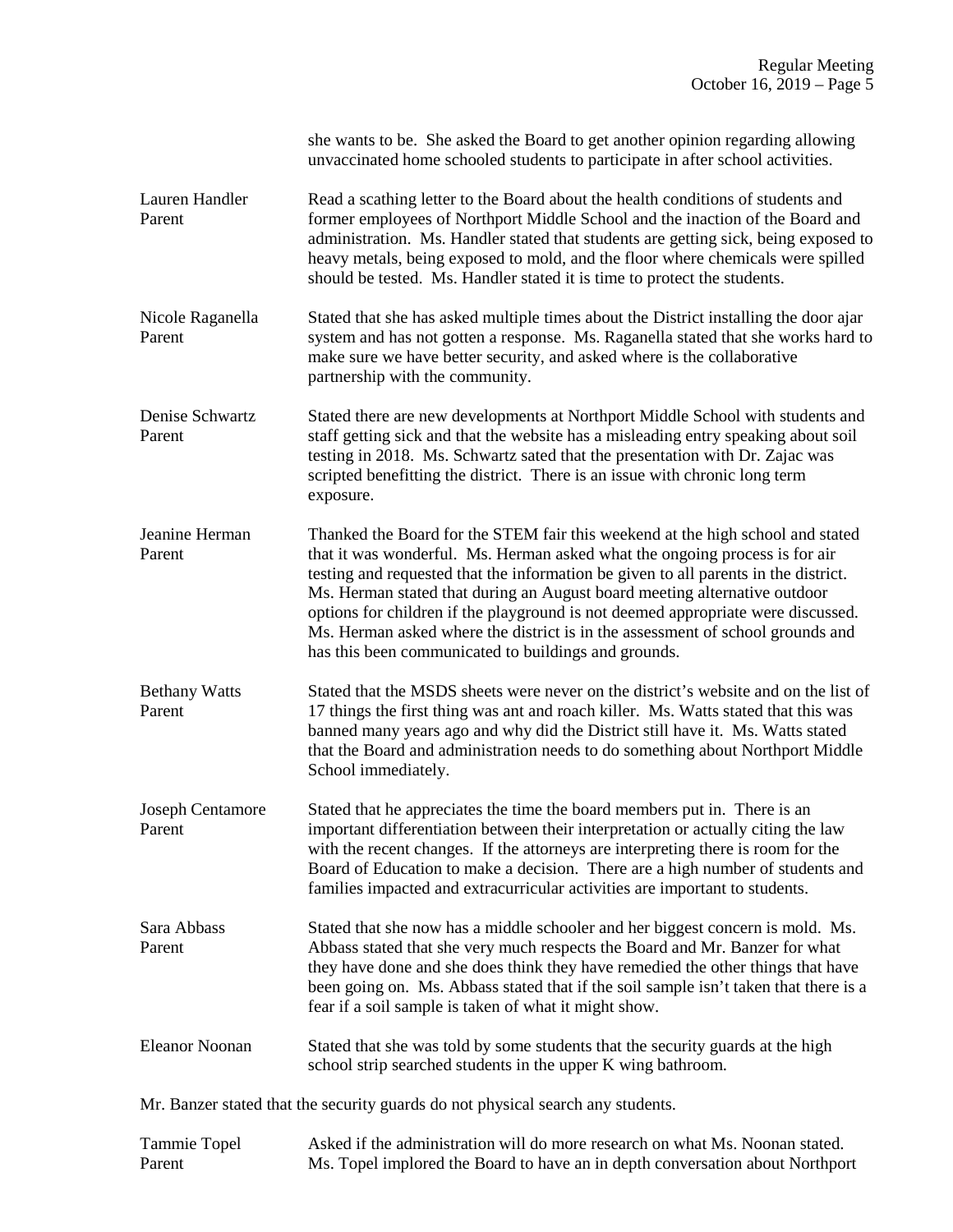Middle School and to perform soil testing.

James Cregan Commended Mr. Banzer on the meeting at Norwood Avenue regarding Ocean Parent Avenue School. Mr. Cregan stated that he asked about background checks on workers at that meeting and stated that the workers much be checked. Mr. Cregan stated that there is something going on at Northport Middle School and why not eliminate the thought that it could be coming from the ground by doing soil testing.

#### **9. SPECIAL REPORTS**

Action: 9.01 Annual Report of the Independent Auditor Annual Report of the Independent Auditor, R.S. Abrams & Co., LLP, for the year ending June 30, 2019 - Ms. Marianne Van Duyne presenting

Ms. Marianne Van Duyne, C.P.A., Managing Partner of R.S. Abrams & Co., LLP presented the District's 2018-2019 External Audit. The District received an unmodified opinion on the June 30, 2019 financial statements which is the best opinion you can get for a school district. Ms. Van Duyne stated that the business office was very cooperative during the audit. A report on the District's internal control over financial reporting was issued that identified areas in which the District's internal controls could be improved including: Extraclassroom Activities and School Food Service program. Most prior year recommendations were implemented or partially implemented. No material weaknesses were identified during the audit. Ms. Van Duyne reviewed the Fund Balance for Governmental Funds.

The total fund balance in the general fund decreased by \$144,128 due to planned utilization of reserves and excess fund balance offset by budgetary savings. The restricted net position in the general fund decreased by \$456,071 due to use of reserves of \$2,034,969 offset by funding of the reserves of \$1,448,299 and allocation of interest of \$130,599. The increase in the fund balance of the school food service fund of \$42,551 was due to a loss from operations of \$79,334 offset by a transfer from general fund of \$121,885. The decrease in the fund balance of the capital projects fund of \$16,189,117 was primarily due to capital outlay of \$19,722,473 offset by \$2,725,000 in transfers to the capital fund and \$808,356 in state aid for Smart Schools Bond Act projects.

Ms. Van Duyne stated that the continuation of the District's overall good financial health can be credited to: continued leadership of the District's Board and administration; cost effective purchasing procedures, strategic use of services from the Western Suffolk BOCES; investment in facilities; strong fund balance position; commitment to funding reserves. The importance of financial health assists with compliance with State imposed tax cap, cash flow, reduces borrowing and interest costs, improves credit rating, funds unbudgeted contingent expenses, funds state aid shortfalls, and preserves existing programs and opportunities for the students.

The Board thanked Ms. Van Duyne for her very informative report.

Recommendation to accept the Annual Report of the Independent Auditor, prepared by R.S. Abrams & Co., LLP, for the year ending June 30, 2019

Motion by Thomas Loughran, second by Allison C Noonan. Final Resolution: Motion Passes Yes: David Badanes, Victoria Buscareno, Larry Licopoli, Thomas Loughran, Donna McNaughton, Allison C Noonan, David Stein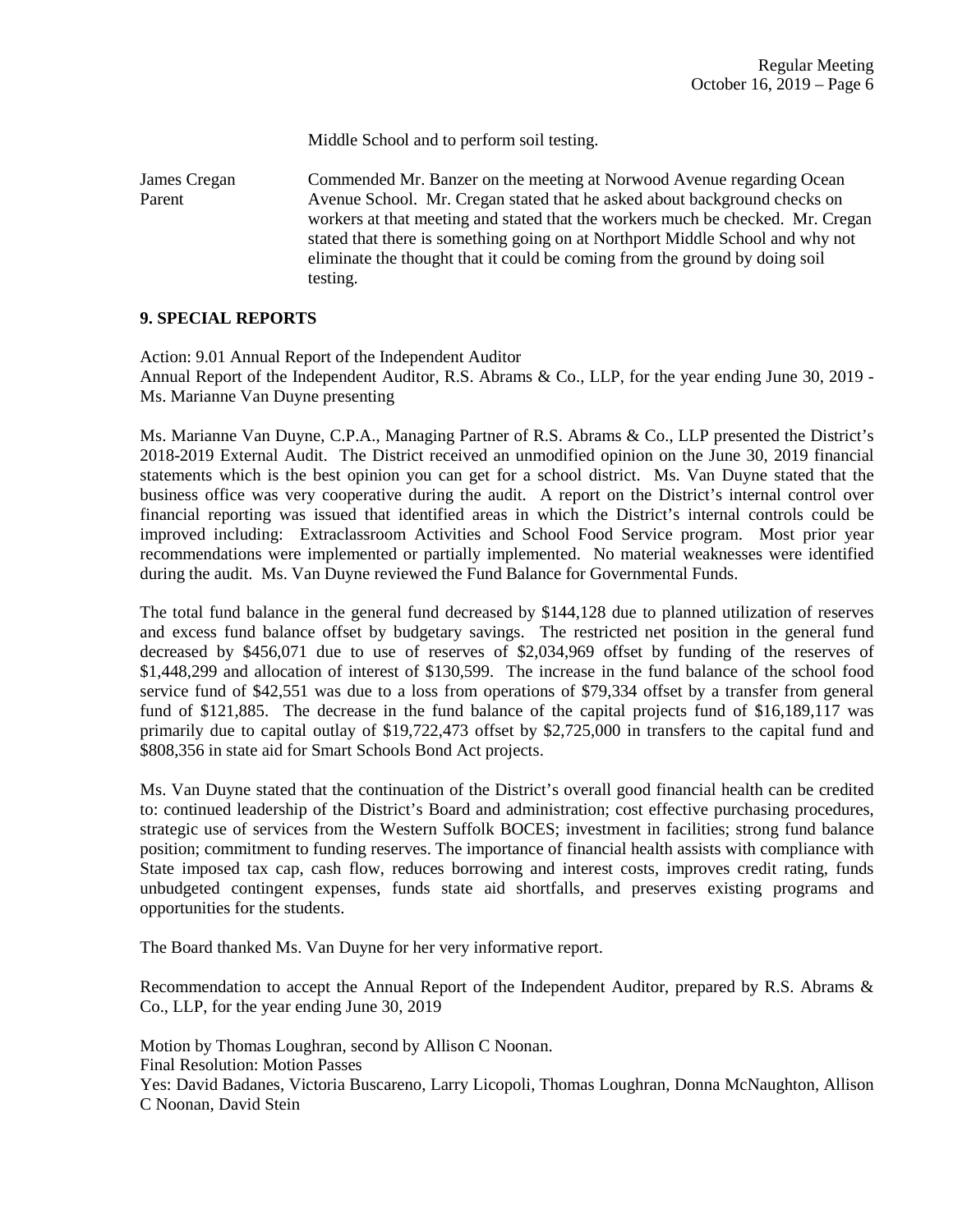## **10. SUPERINTENDENT'S REPORT, GENERAL - FOR BOARD ACTION**

Action: 10.01 Personnel Actions Report Recommendation to approve the attached Personnel Actions Report.

Motion by Thomas Loughran, second by Victoria Buscareno. Final Resolution: Motion Passes Yes: David Badanes, Victoria Buscareno, Larry Licopoli, Thomas Loughran, Donna McNaughton, Allison C Noonan, David Stein

Action: 10.02 Overnight Travel with Students Recommendation to approve the following Overnight Travel with Students:

10.02.1 White Mountains, New Hampshire - February 9, 2020 - February 14, 2020 - E-Team 10.02.2 Indian Island County Park - October 25, 2019 - October 27, 2019 - E-Team 10.02.3 Frost Valley, YMCA - March 20, 2020 - March 22, 2020 - IB Program 10.02.4 Northport High School - November 8, 2019 - November 9, 2019 - Students for 60,000 10.02.5 Washington, DC - December 6, 2019 - December 7, 2019 - American Law Class/Law Club

Motion by Thomas Loughran, second by Victoria Buscareno. Final Resolution: Motion Passes Yes: David Badanes, Victoria Buscareno, Larry Licopoli, Thomas Loughran, Donna McNaughton, Allison C Noonan, David Stein

## **11. SUPERINTENDENT'S REPORT, FINANCIAL - FOR BOARD ACTION**

Action: 11.01 BOCES Hardware Lease Recommendation to approve a Western Suffolk BOCES Multi-Year Service Agreement between the Northport-East Northport Union Free School District and Western Suffolk BOCES (Technology)

Motion by Victoria Buscareno, second by Allison C Noonan. Final Resolution: Motion Passes Yes: David Badanes, Victoria Buscareno, Larry Licopoli, Thomas Loughran, Donna McNaughton, Allison C Noonan, David Stein

Action: 11.02 Center for Responsive Schools, Inc. Recommendation to approve a Supplementary Education Services Agreement between the Northport-East Northport Union Free School District and Center for Responsive Schools, Inc. for Responsive Classroom training to elementary educators, for a total of \$42,000 (T&L)

Motion by Victoria Buscareno, second by Allison C Noonan. Final Resolution: Motion Passes Yes: David Badanes, Victoria Buscareno, Larry Licopoli, Thomas Loughran, Donna McNaughton, Allison C Noonan, David Stein

Action: 11.03 The Joe Fazio Memorial Scholarship Recommendation to approve the establishment of The Joe Fazio Memorial Scholarship in the amount of \$2,000 to be awarded annually to a Northport High School graduating senior. The scholarship will be offered for a period of five years, commencing with the 2019-2020 school year and ending in the 2023- 2024 school year.

Motion by Victoria Buscareno, second by Allison C Noonan. Final Resolution: Motion Passes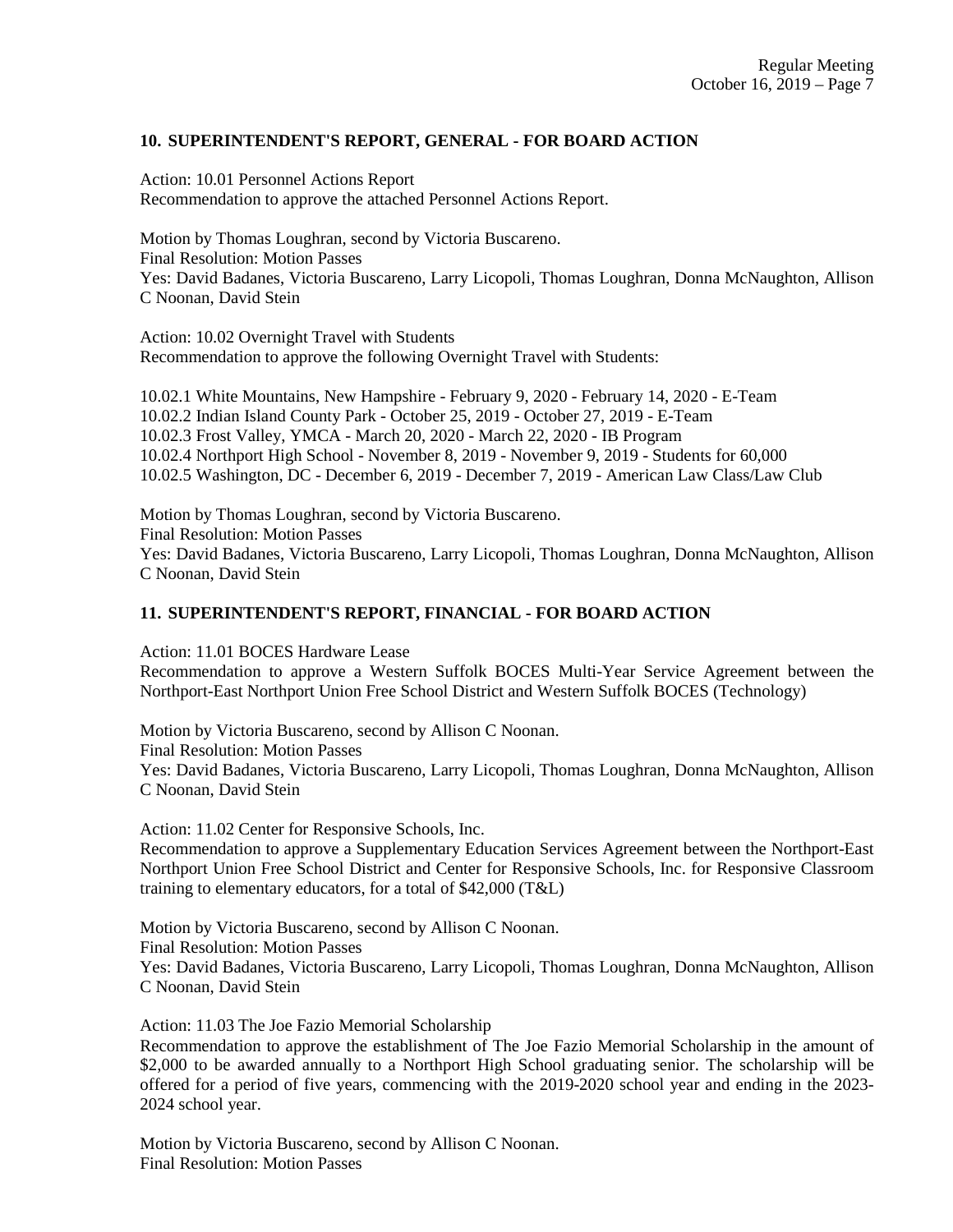Yes: David Badanes, Victoria Buscareno, Larry Licopoli, Thomas Loughran, Donna McNaughton, Allison C Noonan, David Stein

Action: 11.04 Long Island Science Center

Recommendation to approve a Supplementary Education Services Agreement between the Northport-East Northport Union Free School District and Long Island Science Center for an in-school workshop - Physics of Toys - for a total not to exceed \$275.00 (G&T)

Motion by Victoria Buscareno, second by Allison C Noonan. Final Resolution: Motion Passes Yes: David Badanes, Victoria Buscareno, Larry Licopoli, Thomas Loughran, Donna McNaughton, Allison C Noonan, David Stein

Action: 11.05 David Levine

Recommendation to approve a Supplementary Education Services Agreement between the Northport-East Northport Union Free School District and David Levine for Social & Emotional Learning, Bully Prevention & Social Skills Workshops for grade 6 students, and School of Belonging training for teachers for a total not to exceed \$3,600 (NMS)

Motion by Victoria Buscareno, second by Allison C Noonan. Final Resolution: Motion Passes Yes: David Badanes, Victoria Buscareno, Larry Licopoli, Thomas Loughran, Donna McNaughton, Allison C Noonan, David Stein

Action: 11.06 John W. Engeman Theater at Northport Recommendation to approve a Rider to Agreement between the Board of Education of the Northport-East Northport Union Free School District and the John W. Engeman Theater at Northport (Contract No. PR72550796) (NAS)

Motion by Victoria Buscareno, second by Allison C Noonan. Final Resolution: Motion Passes Yes: David Badanes, Victoria Buscareno, Larry Licopoli, Thomas Loughran, Donna McNaughton, Allison C Noonan, David Stein

Action: 11.07 Long Island Children's Museum

Recommendation to approve a Rider to Agreement between the Board of Education of the Northport-East Northport Union Free School District and Long Island Children's Museum (Reservation #12042224) (BAS)

Motion by Victoria Buscareno, second by Allison C Noonan. Final Resolution: Motion Passes Yes: David Badanes, Victoria Buscareno, Larry Licopoli, Thomas Loughran, Donna McNaughton, Allison C Noonan, David Stein

Action: 11.08 North Fork Express

Recommendation to approve a Rider to Agreement between the Board of Education of the Northport-East Northport Union Free School District and North Fork Express (Contract #2094329) (G&T)

Motion by Victoria Buscareno, second by Allison C Noonan.

Final Resolution: Motion Passes

Yes: David Badanes, Victoria Buscareno, Larry Licopoli, Thomas Loughran, Donna McNaughton, Allison C Noonan, David Stein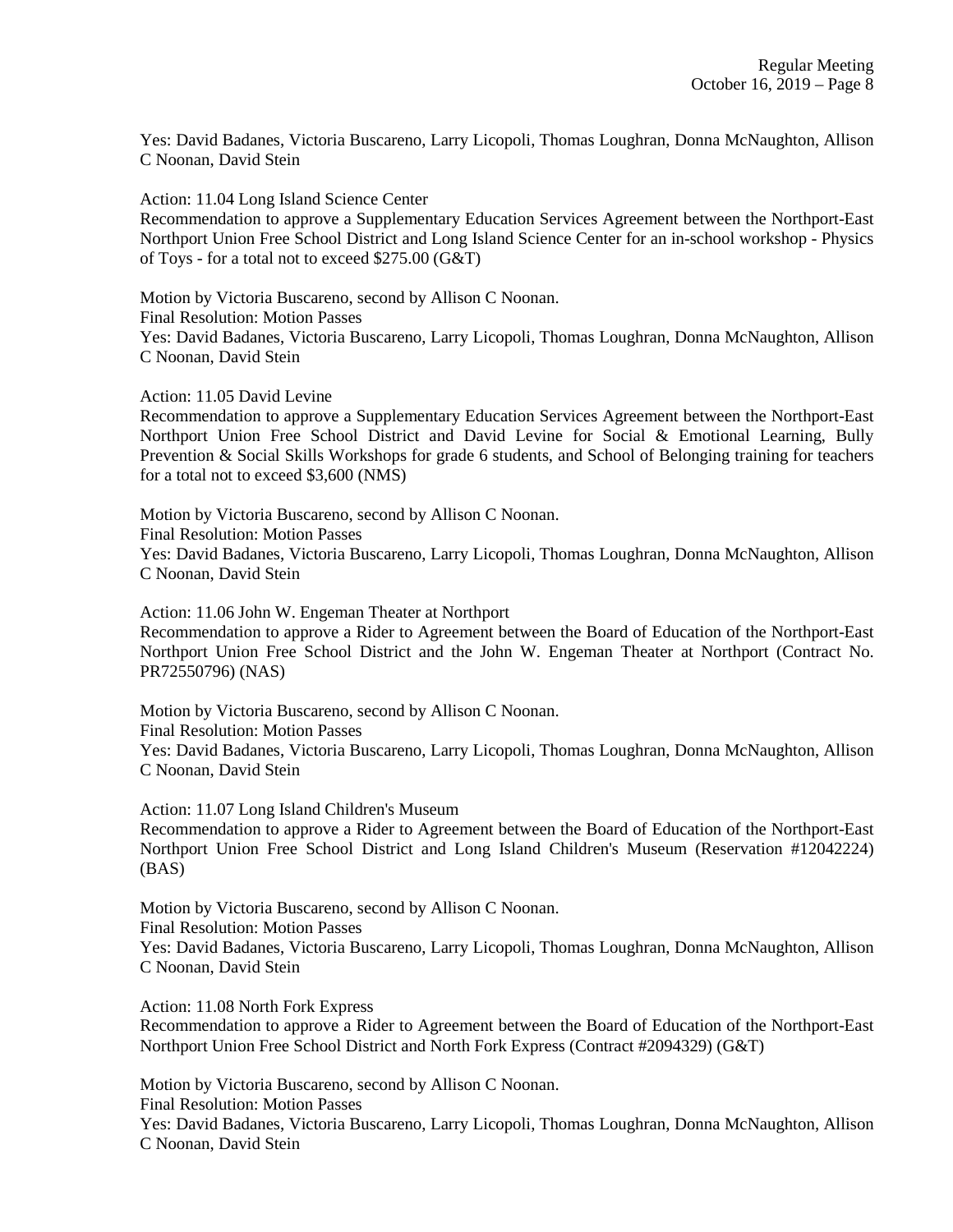Action: 11.09 Mount Alvernia

Recommendation to approve a Rider to Agreement between the Board of Education of the Northport-East Northport Union Free School District and Mount Alvernia (NHS)

Motion by Victoria Buscareno, second by Allison C Noonan. Final Resolution: Motion Passes Yes: David Badanes, Victoria Buscareno, Larry Licopoli, Thomas Loughran, Donna McNaughton, Allison C Noonan, David Stein

Action: 11.10 Linda A. Lamarca, Ph.D., ABPP\_CN Recommendation to approve a 2019-2020 Agreement between the Northport-East Northport Union Free School District and Linda S. LaMarca, Ph.D., ABPP-CN to provide evaluations (Spec. Ed.)

Motion by Victoria Buscareno, second by Allison C Noonan. Final Resolution: Motion Passes Yes: David Badanes, Victoria Buscareno, Larry Licopoli, Thomas Loughran, Donna McNaughton, Allison C Noonan, David Stein

Action: 11.11 Brookville Center for Children's Services, Inc. Recommendation to approve a 2019-2020 Agreement between the Northport-East Northport Union Free School District and Brookville Center for Children's Services, Inc. for instruction of handicapped children (Spec. Ed.)

Motion by Victoria Buscareno, second by Allison C Noonan. Final Resolution: Motion Passes Yes: David Badanes, Victoria Buscareno, Larry Licopoli, Thomas Loughran, Donna McNaughton, Allison C Noonan, David Stein

Action: 11.12 Cheryl Dobbertin

Recommendation to approve a Supplementary Education Services Agreement between the Northport-East Northport Union Free School District and Cheryl Dobbertin for a one day onsite and virtual coaching and feedback in a hybrid course, in the amount of \$4,000 (T&L)

Motion by Victoria Buscareno, second by Allison C Noonan. Final Resolution: Motion Passes Yes: David Badanes, Victoria Buscareno, Larry Licopoli, Thomas Loughran, Donna McNaughton, Allison C Noonan, David Stein

Action: 11.13 Treasurer's Report and Monthly Summary of Receipts and Disbursements Recommendation to approve Treasurer's Report and Monthly Summary of Receipts and Disbursements:

11.13.1 Treasurer's Report for the period August 1, 2019 through August 31, 2019 11.13.2 Monthly Summary of Receipts and Disbursements as of August 2019

Motion by Victoria Buscareno, second by Allison C Noonan. Final Resolution: Motion Passes Yes: David Badanes, Victoria Buscareno, Larry Licopoli, Thomas Loughran, Donna McNaughton, Allison C Noonan, David Stein

Action: 11.14 Schedule of Investments Recommendation to approve the Schedule of Investments as of August 31, 2019

Motion by Victoria Buscareno, second by Allison C Noonan.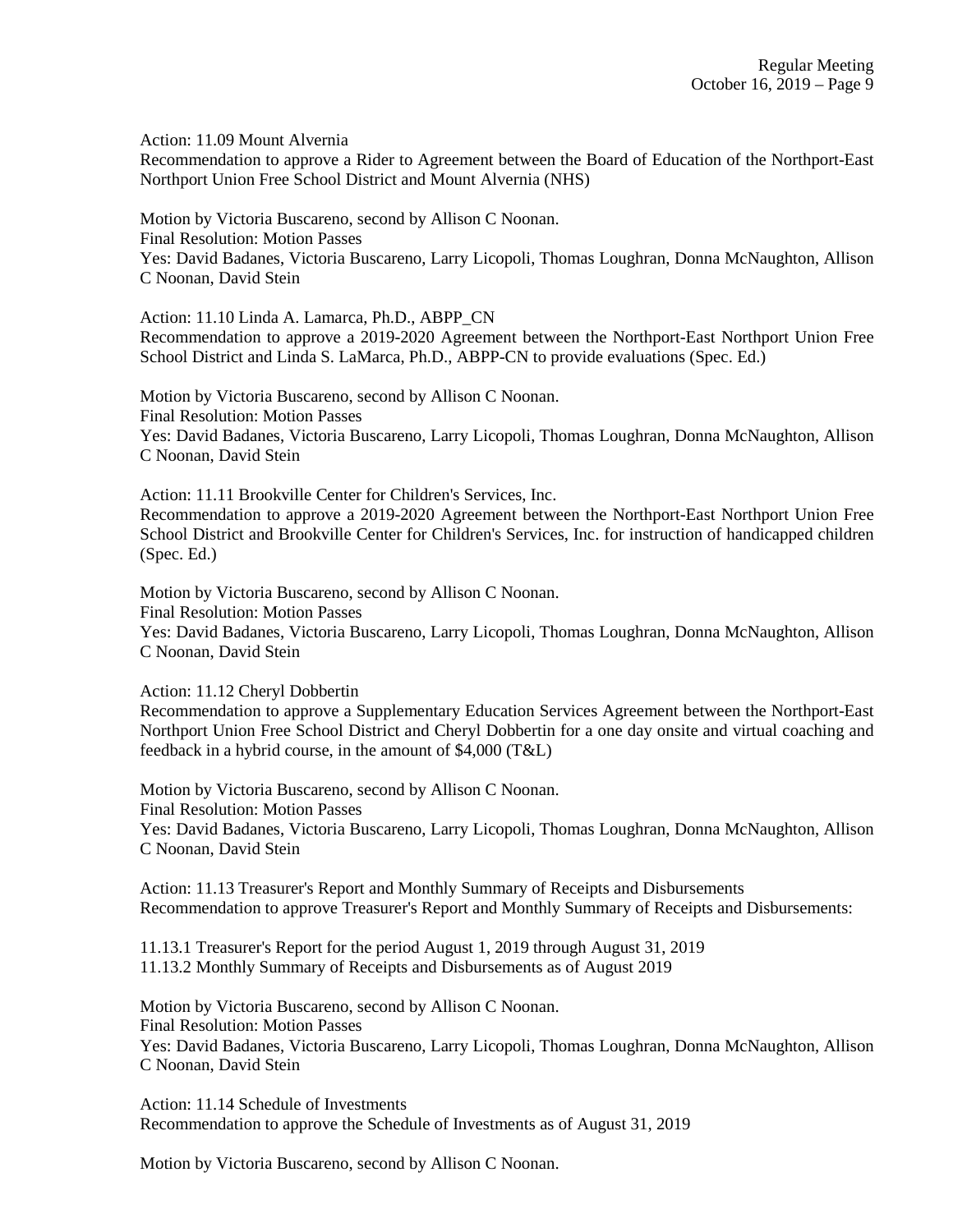Final Resolution: Motion Passes Yes: David Badanes, Victoria Buscareno, Larry Licopoli, Thomas Loughran, Donna McNaughton, Allison C Noonan, David Stein

Action: 11.15 Collateral Schedule Recommendation to approve the Collateral Schedule as of August 31, 2019

Motion by Victoria Buscareno, second by Allison C Noonan. Final Resolution: Motion Passes Yes: David Badanes, Victoria Buscareno, Larry Licopoli, Thomas Loughran, Donna McNaughton, Allison C Noonan, David Stein

Action: 11.16 Bank Reconciliation Recommendation to approve the Bank Reconciliation Report for the Month Ended August 31, 2019

Motion by Victoria Buscareno, second by Allison C Noonan. Final Resolution: Motion Passes Yes: David Badanes, Victoria Buscareno, Larry Licopoli, Thomas Loughran, Donna McNaughton, Allison C Noonan, David Stein

Action: 11.17 General Fund Projected Cash Flow

Recommendation to approve the General Fund Projected Cash Flow Statement for the year ending 2019- 2020, Actual Data July 1, 2019 - August 31, 2019, estimated data September 1, 2019 - June 30, 2020

Motion by Victoria Buscareno, second by Allison C Noonan. Final Resolution: Motion Passes

Yes: David Badanes, Victoria Buscareno, Larry Licopoli, Thomas Loughran, Donna McNaughton, Allison C Noonan, David Stein

Action: 11.18 Monthly Revenue and Budget Status Report - School Lunch Fund Recommendation to approve the following Monthly Revenue and Budget Status Reports - School Lunch Fund:

11.18.1 Monthly Revenue and Budget Status Report - School Lunch Fund for the Month Ending August 31, 2019

Motion by Victoria Buscareno, second by Allison C Noonan.

Final Resolution: Motion Passes

Yes: David Badanes, Victoria Buscareno, Larry Licopoli, Thomas Loughran, Donna McNaughton, Allison C Noonan, David Stein

Action: 11.19 Monthly Revenue and Budget Status Report - Special Aid Fund Recommendation to approve the Monthly Revenue and Budget Status Reports - Special Aid Fund: 11.19.1 Monthly Revenue and Budget Status Report - Special Aid Fund for the Month Ending August 31,

2019

Motion by Victoria Buscareno, second by Allison C Noonan. Final Resolution: Motion Passes

Yes: David Badanes, Victoria Buscareno, Larry Licopoli, Thomas Loughran, Donna McNaughton, Allison C Noonan, David Stein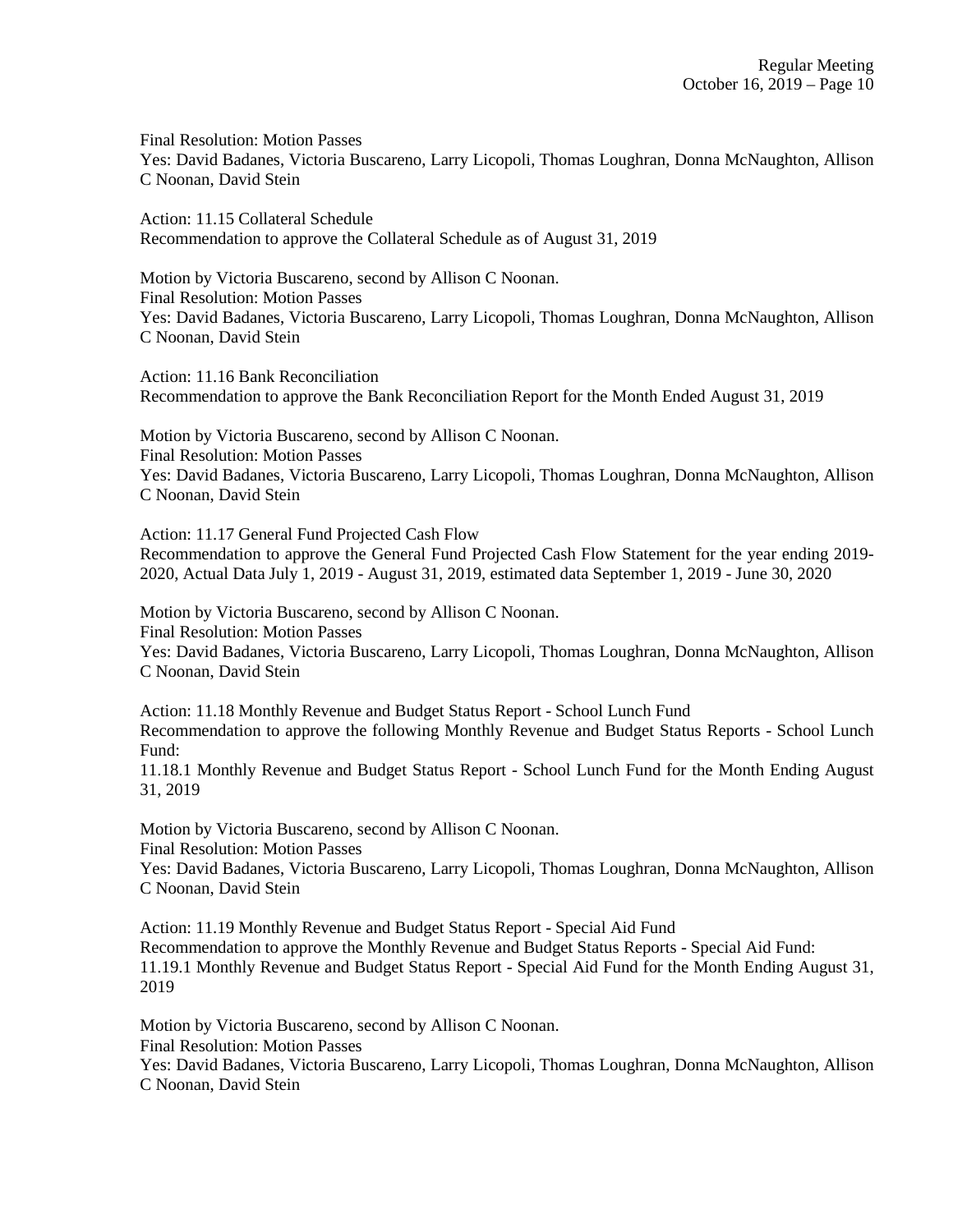Action: 11.20 Monthly Revenue and Budget Status Report - General Fund Recommendation to approve the Monthly Revenue and Budget Status Reports - General Fund: 11.20.1 Monthly Revenue and Budget Status Report - General Fund for the Month Ending August 31, 2019

Motion by Victoria Buscareno, second by Allison C Noonan. Final Resolution: Motion Passes Yes: David Badanes, Victoria Buscareno, Larry Licopoli, Thomas Loughran, Donna McNaughton, Allison C Noonan, David Stein

Action: 11.21 Monthly Revenue and Budget Status Report - Capital Fund Recommendation to approve the Monthly Revenue and Budget Status Reports - Capital Fund 11.21.1 Monthly Revenue and Budget Status Report - Capital Fund for the Month Ending August 31, 2019

Motion by Victoria Buscareno, second by Allison C Noonan. Final Resolution: Motion Passes Yes: David Badanes, Victoria Buscareno, Larry Licopoli, Thomas Loughran, Donna McNaughton, Allison C Noonan, David Stein

Action: 11.22 Transfer of Capital Fund Appropriations Recommendation to approve Transfer of Capital Fund Appropriations in the fiscal year 2019-2020 (\$426,288.76)

Motion by Victoria Buscareno, second by Allison C Noonan. Final Resolution: Motion Passes Yes: David Badanes, Victoria Buscareno, Larry Licopoli, Thomas Loughran, Donna McNaughton, Allison C Noonan, David Stein

Action: 11.23 North Fork Express

Recommendation to approve a Rider to Agreement between the Board of Education of the Northport-East Northport Union Free School District and North Fork Express (Contract #2095695) (NHS)

Motion by Victoria Buscareno, second by Allison C Noonan. Final Resolution: Motion Passes Yes: David Badanes, Victoria Buscareno, Larry Licopoli, Thomas Loughran, Donna McNaughton, Allison C Noonan, David Stein

# **12. SUPERINTENDENT'S REPORT - FOR INFORMATION ONLY**

Information: 12.01 Budget Transfers for the period August 30, 2019 through September 30, 2019 - As per Board Policy #6150 all transfers between salary codes up to \$25,000 and transfers between all other codes up to \$10,000 are to be reported to the Board of Education as an information item

## **13. UNFINISHED BUSINESS**

President Badanes stated that there were statements made tonight that need to be addressed. Mr. Badanes stated that Superintendent Banzer does not lie to the community or to any parent in this community, and that a lot of information was misstated.

Trustee Stein stated that what he heard tonight is outrageous, specifically as it relates to the Superintendent. People may disagree with what the Board does but Mr. Banzer operates with a high degree of integrity.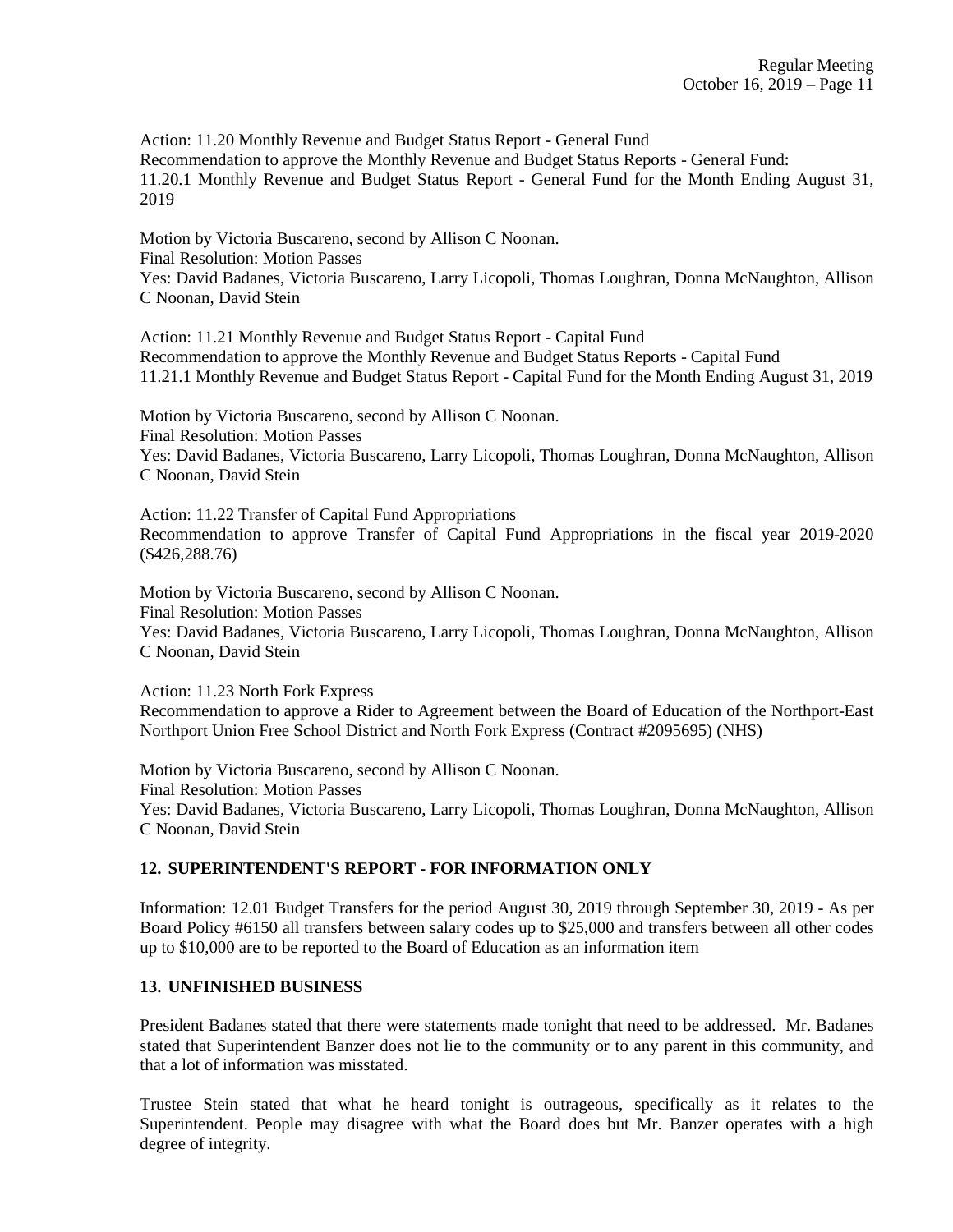Trustee McNaughton stated that she was shocked with what Ms. Handler said this evening and that Ms. Handler has never spoken to or met with Mr. Banzer.

President Badanes asked the Board if a discussion should be placed on the November  $7<sup>th</sup>$  agenda about how to proceed with Northport Middle School.

There was a brief discussion regarding Northport Middle School and Trustee Noonan called the question.

The Board agreed to add a discussion on how to proceed with Northport Middle School on the November 7<sup>th</sup> agenda.

#### **14. NEW BUSINESS**

Discussion: 14.01 NYSSBA Voting Delegates' Guide

The Board reviewed the proposed NYSSBA resolutions to be voted on at the Annual Meeting on October 26, 2019 in Rochester, NY. Trustees Licopoli and Loughran will be attending the meeting and Trustee Loughran will vote on behalf of the Board as the District's voting delegate.

The Board supported all resolutions except number 7.

**15. ADJOURNMENT** - Board policy requires adjournment by 10:30 pm, unless meeting is extended by vote.

Information: 15.01 Upcoming Meetings

President Badanes reviewed the following upcoming meetings:

REGULAR MEETING Thursday, November 7, 2019 7:00 p.m. William J. Brosnan School

REGULAR MEETING Thursday, November 21, 2019 7:00 p.m. William J. Brosnan School

REGULAR MEETING Thursday, December 12, 2019 7:00 p.m. William J. Brosnan School

Action: 15.02 Adjournment Recommendation to adjourn the meeting and convene into Executive Session to discuss matters pertaining to the employment history of particular persons

Motion by David Stein, second by Donna McNaughton. Final Resolution: Motion Passes Yes: David Badanes, Victoria Buscareno, Larry Licopoli, Thomas Loughran, Donna McNaughton, Allison C Noonan, David Stein

At 8:59 p.m., the Chair declared the meeting adjourned.